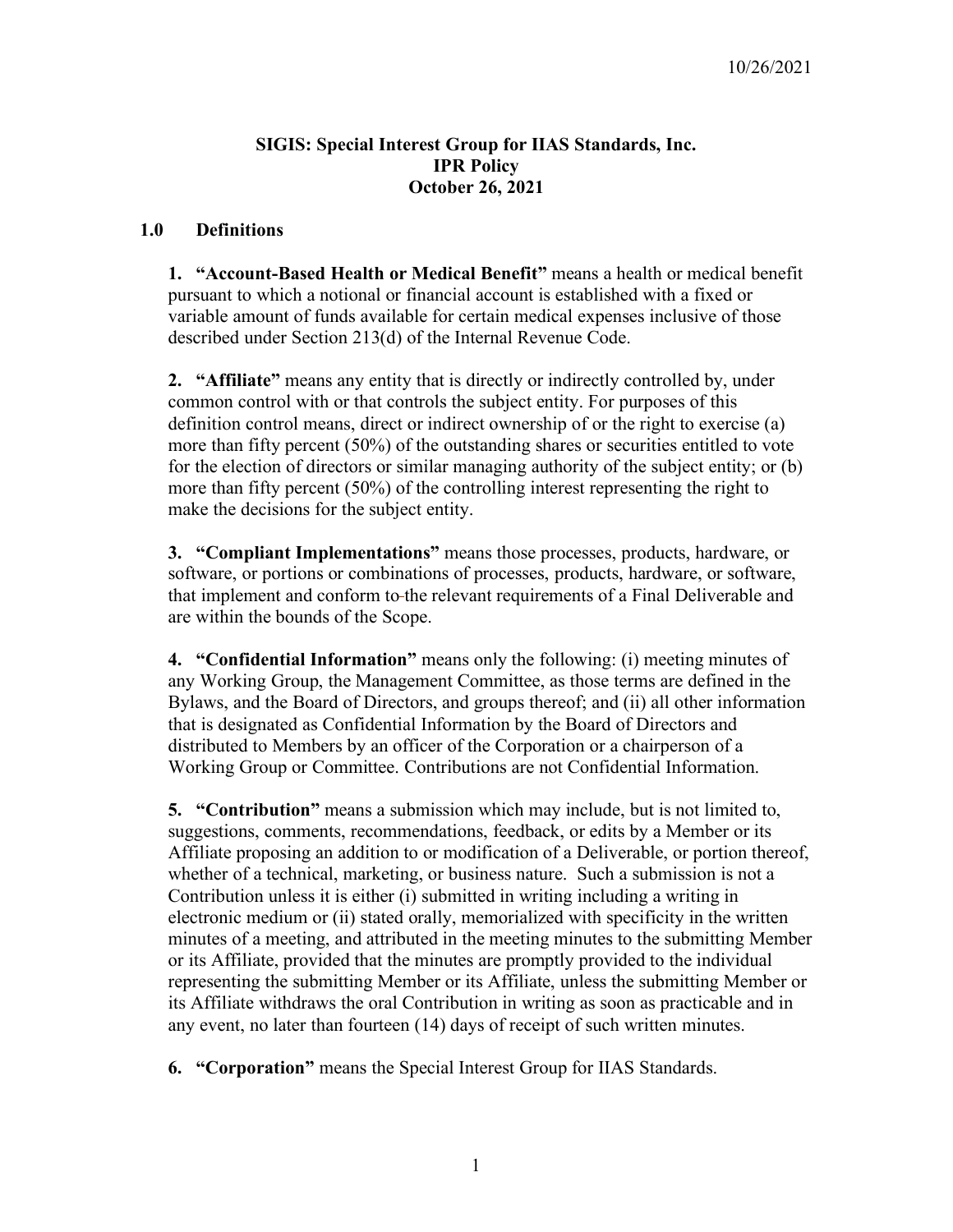**7. "Draft Deliverables"** means the transaction processing specifications, recordkeeping and data retention guidelines, retrieval/response support requirements, eligible healthcare items/categories list, certification procedures, transaction control guidelines, or any other deliverable that is under development, revision, or consideration by the Corporation, provided that each of the above must promote the Corporation's Purpose as defined in the Bylaws.

**8. "Draft Informational Documents"** means any materials, in any form, including but not limited to marketing, educational, training, new Member, or new Founder materials, that are under development, revision, or consideration by the Corporation, provided that each of the above must promote the Corporation's Purpose as defined in the Bylaws.

9. "**Deliverable**" means any Draft Deliverable, Final Deliverable, Draft Informational Document, or Final Informational Document.

**10. "Effective Date"** shall have the meaning set forth is Section 4 of the Membership Agreement. All obligations except those set forth in Section 2.2 become effective on the Effective Date.

**11. "Effective Membership Date"** means, with respect to a Member, thirty (30) days after the Member's Effective Date.

**12. "Final Deliverable**" means a Draft Deliverable consistent with the Purpose of the Corporation that has been approved in final form by the Board of Directors in accordance with the Bylaws and designated by the Board of Directors as a Final Deliverable.

**13. "Final Informational Document"** means a Draft Informational Document consistent with the Purpose of the Corporation that has been approved in final form by the Board of Directors in accordance with the Bylaws and designated by the Board of Directors as a Final Informational Document.

**14. "Founders**" means those entities listed in Exhibit A of the Bylaws.

**15. "Foundation Documents"** means those specific documents that were developed by the Founders prior to the formation of the Corporation and that are listed in Exhibit D of the Bylaws. A Foundation Document is either a Final Deliverable or a Final Informational Document as designated in Exhibit D of the Bylaws. For clarity, Foundation Documents are not subject to an IPR Review Period.

**16. "Government Sponsored Health Account Program"** shall mean any health program, plan, policy, or arrangement as amended or supplemented from time to time (other than any health program, plan, policy, or arrangement sponsored by an entity as an employee benefit for its own employees or former employees) that provides an Account-Based Health or Medical Benefit, that is established by a federal, state, local,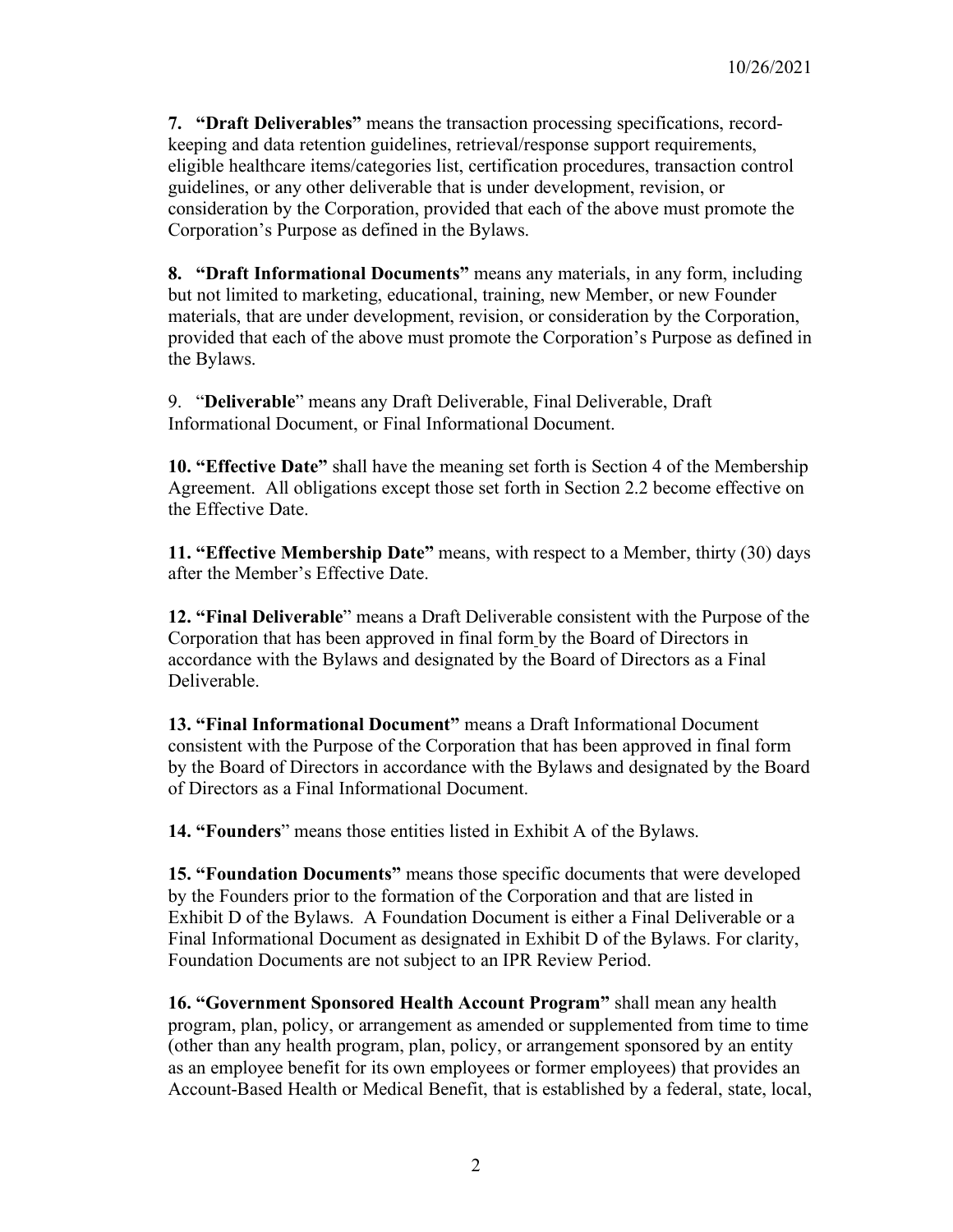territorial, or Indian Tribal government or organization (as defined in section 7701(a)(40) of the Internal Revenue Code of 1986), including any subdivision, agency, or instrumentality thereof. Such health programs, plans, policy or arrangement shall include, but not be limited to Account-Based Health or Medical Benefits provided under Medicare (under Title XVIII of the Social Security Act, Public Law 89-97 (79 Stat. 291)), Medicaid (Title XIX of the Social Security Act, Public Law 89-97 (79 Stat. 343)), a State's children's health insurance program under Title XXI of the Social Security Act, TRICARE, Department of Defense sponsored healthcare, and any non-group qualified health plan (as defined in section 1301(a) of the Patient Protection and Affordable Care Act (42 USC Section 18021(a)) offered as an individual policy through an exchange established under Section 1311 of such Act (42 USC Section 18031).

**17. "Health FSA**" shall mean health flexible spending accounts as defined in Section 106(c) of the Internal Revenue Code, as subsequently amended.

**18. "HRA**" shall mean health reimbursement accounts as defined in IRS Revenue Ruling 2002-41, as subsequently codified or amended.

**19. "HSA**" means a Health Savings Account as set forth in Section 223 of the Internal Revenue Code.

**20. "Identified BIN**" means a 6-digit Bank Identification Number as defined by the International Organization of Standardization (ISO) and any extended digits specified in a Final Deliverable that has been identified by issuers requiring an IIAS; provided that the extended digits will include at least an 8-digit industry identification number.

**21. "IIAS Data**" shall mean those specific data elements or information, as set forth in the Final Deliverable, required for the substantiation, data storage and retrieval of transactions Health FSAs, HRAs, or HSAs.

**22. "Inventory Information Approval System**" or "**IIAS**" means an arrangement among merchants, payment card companies, card issuers, card processors, and plan administrators for:

(i) merchant-based substantiation of claims for Health FSAs or HRAs that seek to satisfy the minimum legal requirements for an inventory information approval system as required by IRS Notice 2006-69 and Prop. Treas. Reg. 1.125-6 (both as subsequently revised or amended); and

(ii) controls limiting use of funds from HSAs to eligible medical expenses described under Section 213(d) of the Internal Revenue Code (as subsequently revised or amended); and

(iii) controls limiting use of funds from Government Sponsored Health Account Programs to eligible medical expenses described under Section 213(d) of the Internal Revenue Code (as subsequently revised or amended).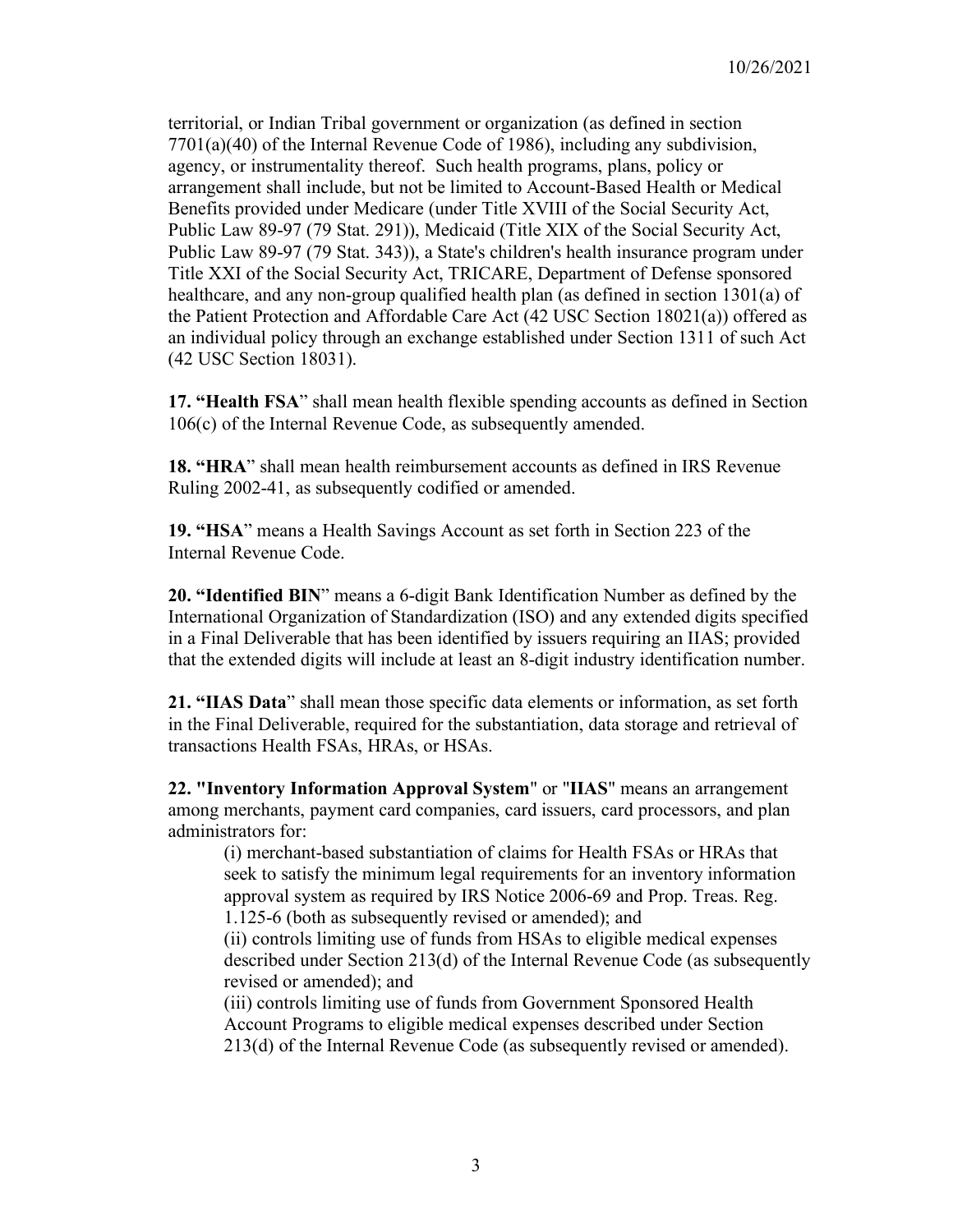**23. "IPR Review Period**" means a period of not less than thirty (30) days prior to the date on which the Board of Directors is scheduled to vote to adopt a Draft Deliverable as a Final Deliverable and which commences upon Notification by the Secretary.

**24. "License Exception Procedure"** means the procedures that the Board of Directors adopts to address situations in which a Necessary Claims Notification has been timely submitted.

**25.** "**Member"** shall have the meaning set forth in the Membership Agreement with the Corporation or shall mean a part that executes a Working Group Participation Agreement.

#### **26. "Necessary Claims**"

(i) "Necessary Claims" means claims of a patent or patent application other than design patents and design registrations, throughout the world that: (a) are owned, controlled, or licensable as set forth in Section 3.1 by a Member or its Affiliates now or at any future time; and (b) are necessarily infringed by implementing those mandatory portions of the Final Deliverables, including mandatory portions of optional features set forth in the Final Deliverables, that are within the bounds of the Scope, provided that a claim is necessarily infringed only when there is no technically reasonable non-infringing alternative for implementing such portions of the Final Deliverables. The determination of technical reasonableness shall be based on the state of the art at the time the Final Deliverable has been approved and considerations of cost and timeliness for development and implementation of a Compliant Implementation shall not be excluded from the determination.

(ii) Notwithstanding the definition in Section 1.24(i), Necessary Claims do not include any (a) claims other than those set forth above even if contained in the same patent or patent application as Necessary Claims; (b) claims that, when read solely on any implementation of any portion of the Final Deliverables, are not within the bounds of the Scope; (c) claims that, if licensable as set forth in Section 3.1, would require a payment of royalties or other consideration by the Member or its Affiliates to unaffiliated third parties; (d) claims covering systems, processes, architecture, physical infrastructure, or methods that are used for any purpose other than enabling Compliant Implementation of IRS-required merchant-based substantiation of health benefit claims utilizing Inventory Information Approval Systems; (e) claims covering any enabling technology that may be necessary to develop, design, manufacture, sell or use a Compliant Implementation but is not expressly set forth as mandatory in the relevant Final Deliverable, examples of such technologies include without limitation basic computer or network technology, semiconductor manufacturing technology, compiler technology, basic operating system technology; (f) claims covering the implementation or use of specifications or documents published or otherwise made available for implementation or use by entities other than the Corporation such as, but not limited to, companies and standards organizations, but referred to in the body of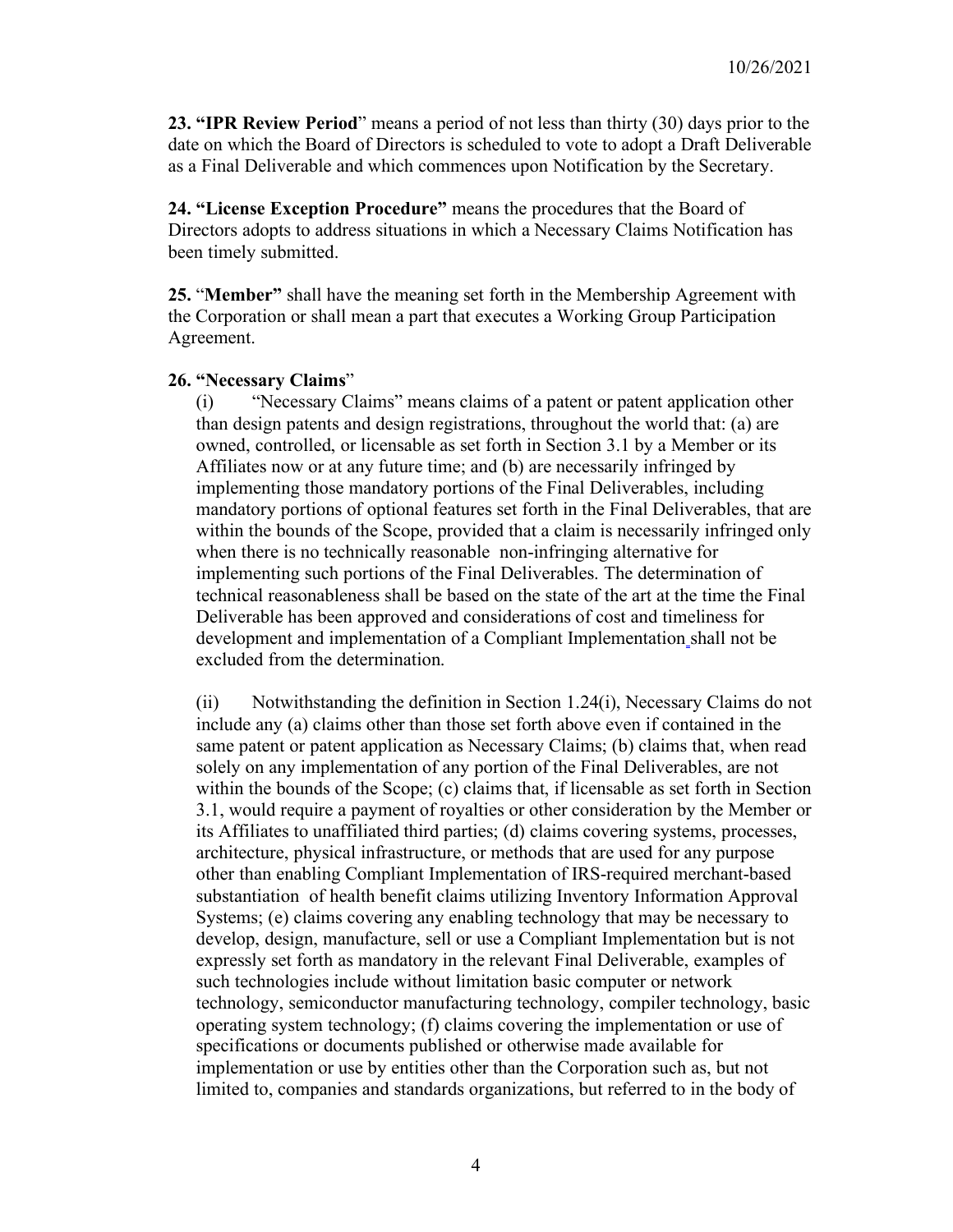the Final Deliverables; or (g) any claims covering any product, process, or any combinations or portions of products or processes that are not required for conformance with the Final Deliverable.

**27. "Necessary Claims Notification"** means the notification set forth in Section 3.3.

**28. "Notification"** or **"Notice"** means any notices provided pursuant to Section 10 hereof.

**29. "Royalty Free License**" or **"Royalty Free Licenses"** shall have the meaning set forth in Sections 3.1 and 3.4.

**30**. "**Scope**" means those methods, protocols, registries, and/or data structures disclosed with particularity in a Final Deliverable where the sole purpose of such disclosure is to enable implementation of the Final Deliverable in processes, services and products and where such implementation:

i) is within the Purpose of the Corporation;

#### **and either**

ii) is designed and used by a merchant, acquirer, or card network in connection with an Identified BIN

(a) to create a transaction at the point of sale,

(b) to transmit, to process, or to receive an authorization or settlement transaction,

(c) to fulfill a retrieval request, or

(d) to store a transaction.

#### **or**

(iii) is designed and used for Health FSAs, HRAs, HSAs, and Government Sponsored Health Account Programs that use IIAS Data

(a) in the decision to authorize or settle a transaction,

(b) to create, distribute, or receive a statement of the transaction,

(c) to initiate a request to retrieve IIAS Data, to respond to and transmit IIAS Data pursuant to such request, and to receive IIAS Data pursuant to such request, all to the extent the IIAS Data has been stored according to a Final Deliverable, or

(d) to perform any additional requirement specified in the Final Deliverable to meet new or revised agency guidance involving such accounts.

Notwithstanding the requirements specified in a Final Deliverable, the definition of Scope shall not be broader in any respect than defined in this Section 1.28. Notwithstanding the provisions of Section 1.28(ii) above, for purposes of clarity, the receipt or transmission by any Member or its Affiliates of data in accordance with a Final Deliverable, in connection with an Identified BIN, where the IIAS Data is not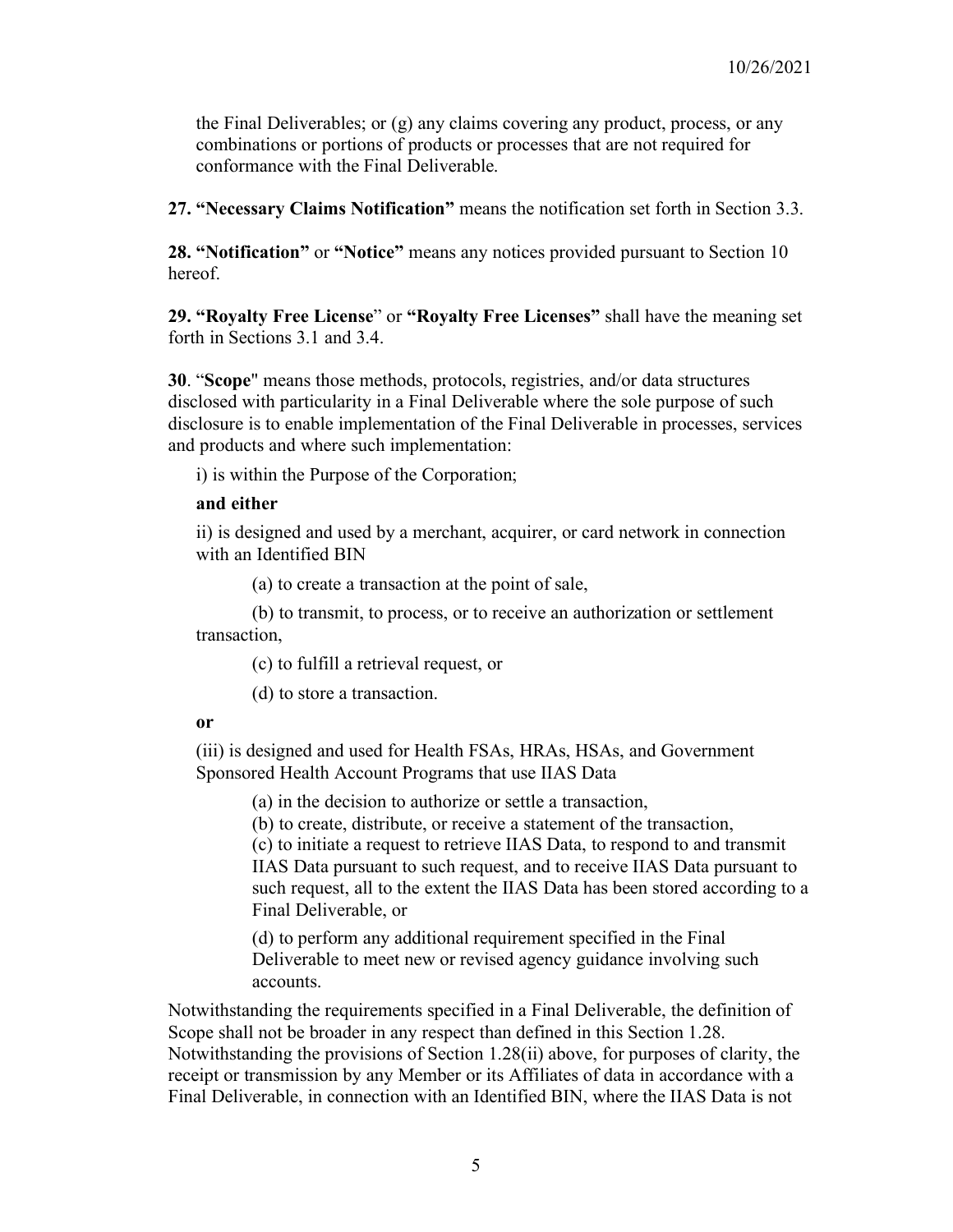used in the decision to authorize or settle a transaction is within the bounds of the Scope even if the Final Deliverable does not expressly describe or require the receipt or transmission of IIAS Data or expressly prohibits the use of the IIAS Data.

## **2.0 Initial Obligations**

**2.1 Prior Contributions.** Member and its Affiliates agree that any input, suggestions, comments or other feedback ("Comments") provided by Member or its Affiliates, whether oral, except for an oral Comment expressly withdrawn in writing by such Member or its Affiliates within fifteen (15) days from the date such oral Comment was provided, or in writing and irrespective of labeling, prior to the formation of the Corporation, is a Contribution subject to this IPR Policy including Section 3.2 provided that the Comment was incorporated into a Foundation Document.

**2.2 Obligations upon joining**. As of the Member's Effective Membership Date each Member and its Affiliates agree to be bound by the patent licensing obligations in Section 3.1 for any Final Deliverable approved by the Board of Directors if the IPR Review Period has been completed by the Effective Membership Date. All other obligations, including but not limited to Section 3.2, pursuant to this Agreement commence upon the Member's Effective Date even if the Member withdraws or has its membership terminated before its Effective Membership Date.

# **3.0 Patents**

**3.1 License Commitment.** Subject to the terms and conditions of this Agreement, including, but not limited to Section 3.4, and except to the extent a Member submits a Necessary Claims Notification pursuant to Section 3.3. below, each Member and its Affiliates agrees to grant to all other Members and their respective Affiliates a nonexclusive, worldwide, non-transferable*,* royalty-free license on reasonable and nondiscriminatory terms and conditions to all Members and their respective Affiliates under their Necessary Claims for so long as such Necessary Claims are valid and enforceable to make, have made, use, sell, offer to sell, export, and import Compliant Implementations ("Royalty Free Licenses"). This license commitment is effective with respect to a Compliant Implementation of a Final Deliverable upon adoption by the Board of Directors of the Draft Deliverable as a Final Deliverable.

**3.2 License Commitment for Contributions**. Subject to the terms and conditions of this Agreement, including but not limited to Section 3.4, each Member and its Affiliates agrees to grant to all other Members and their respective Affiliates a Royalty Free License with respect to any of its Necessary Claims that are infringed on account of a Member's or its Affiliate's making, having made, using, selling, offering to sell, or importing such contributing Member's or its Affiliates Contributions, in whole or in part, that are incorporated into a Final Deliverable, either alone or in combination with any other portion of a Compliant Implementation with respect to the same Final Deliverable. This license commitment is effective with respect to a Compliant Implementation of a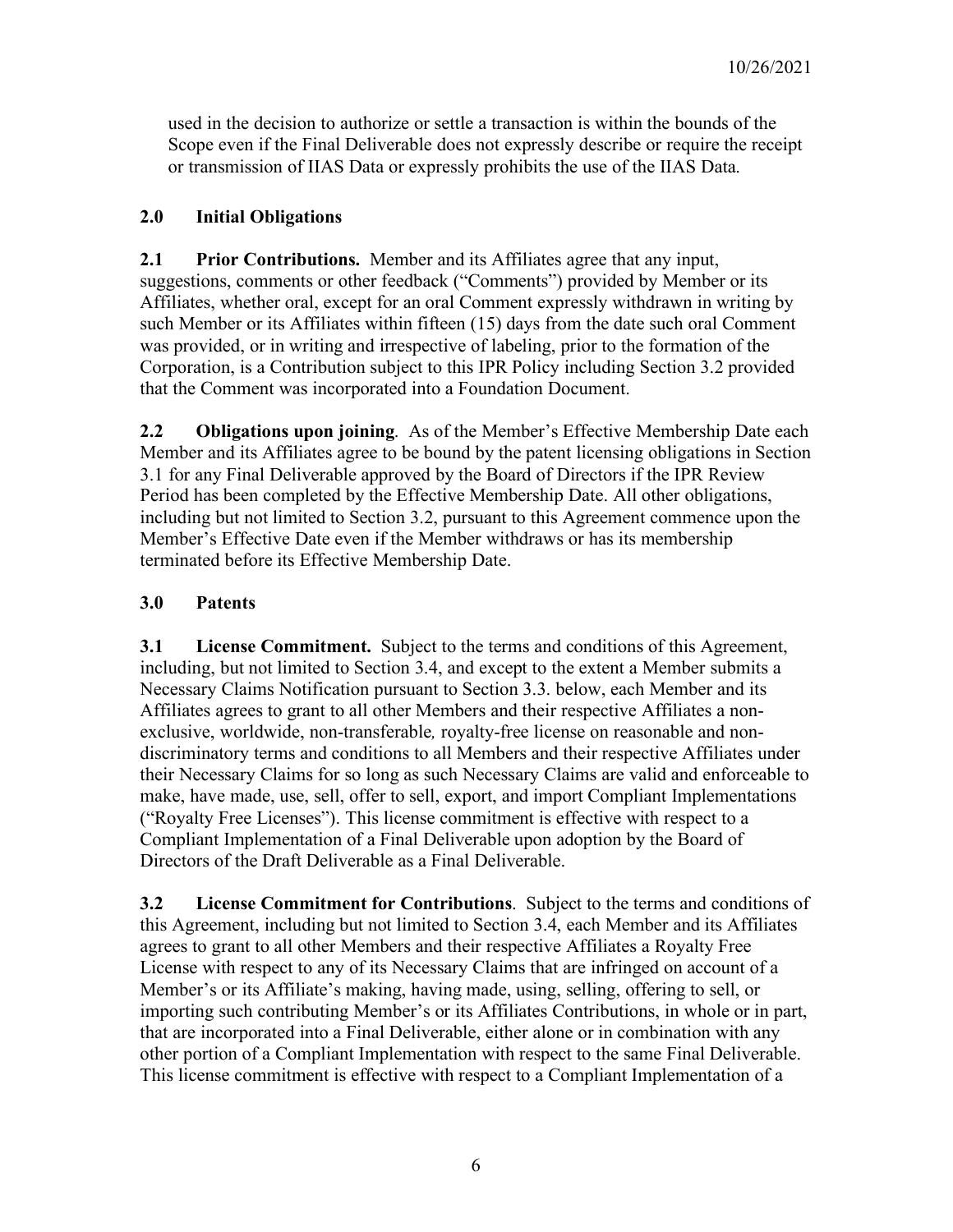Final Deliverable upon adoption by the Board of Directors of the Draft Deliverable as a Final Deliverable.

**3.3 IPR Review Process.** No later than the end of the close of the IPR Review Period, each Member must identify any patents or patent applications likely to contain Necessary Claims of that Member or any of its Affiliates for which the Member or its Affiliate is unwilling to agree to grant the Royalty Free License pursuant to Section 3.1 above (referred to hereinafter as a "Necessary Claims Notification"). Any such Necessary Claims Notification shall be provided in writing to the Board of Directors prior to the end of the IPR Review Period with the following information: (i) if the patent is granted then the patent number, (ii) if the patent is pending irrespective of whether or not the application is published or unpublished then the application number, and (iii) the sections or portions of the Draft Deliverable that would be infringed directly or indirectly by a Compliant Implementation of the Draft Deliverable. For the sake of clarity, no Necessary Claims Notification may be submitted for any Necessary Claims that are subject to the agreement to grant a Royalty Free License pursuant to Section 3.2 (Contributions) or for any Final Deliverable that is subject to Section 2.2. If a Member's or its Affiliate's Necessary Claims Notification has been timely submitted, the Member or its Affiliate has no obligation to grant a Royalty Free License for Compliant Implementations of the Final Deliverable under its Necessary Claims included in patents or patent applications identified in the Necessary Claims Notification. The Board of Directors will develop and approve a License Exception Procedure that will be followed to address situations where a Necessary Claims Notification has been received. For clarity, if a Final Deliverable is modified or revised by a Working Group, a Necessary Claims Notification is permitted only with respect to the new or modified subject matter.

**3.4 Royalty Free Licenses**. Royalty Free Licenses may include other reasonable and non-discriminatory terms including, but not limited to, reasonable and non-discriminatory reciprocity, defensive suspension, dispute resolution, representations and warranties, or other similar provisions that are customarily included in patent licenses. Nothing herein requires any Member or its Affiliates to request such a license. Any negotiation of such other reasonable and non-discriminatory terms is left solely to the individual parties involved. Each Member acknowledges that the Corporation has no responsibility to procure or negotiate any Royalty Free License on behalf of any Member or its Affiliates.

**3.5 Retention of Rights**. Nothing contained in this IPR Policy shall be deemed as requiring a Member or its Affiliates to grant or withhold a nonexclusive license or sublicense of an individual Member's or its Affiliate's patents containing Necessary Claims to non-Members on such terms as the Member or its Affiliate may determine.

# **4.0 Copyrights**

**4.1 Development License.** Each Member and its Affiliates hereby grant to the Corporation a worldwide, irrevocable, nonexclusive, nontransferable copyright license to reproduce, create derivative works, distribute, display, and perform its Contributions solely for the purposes of developing, publishing and distributing the Draft Deliverables or Draft Informational Documents. Each Member and its Affiliates hereby grant to each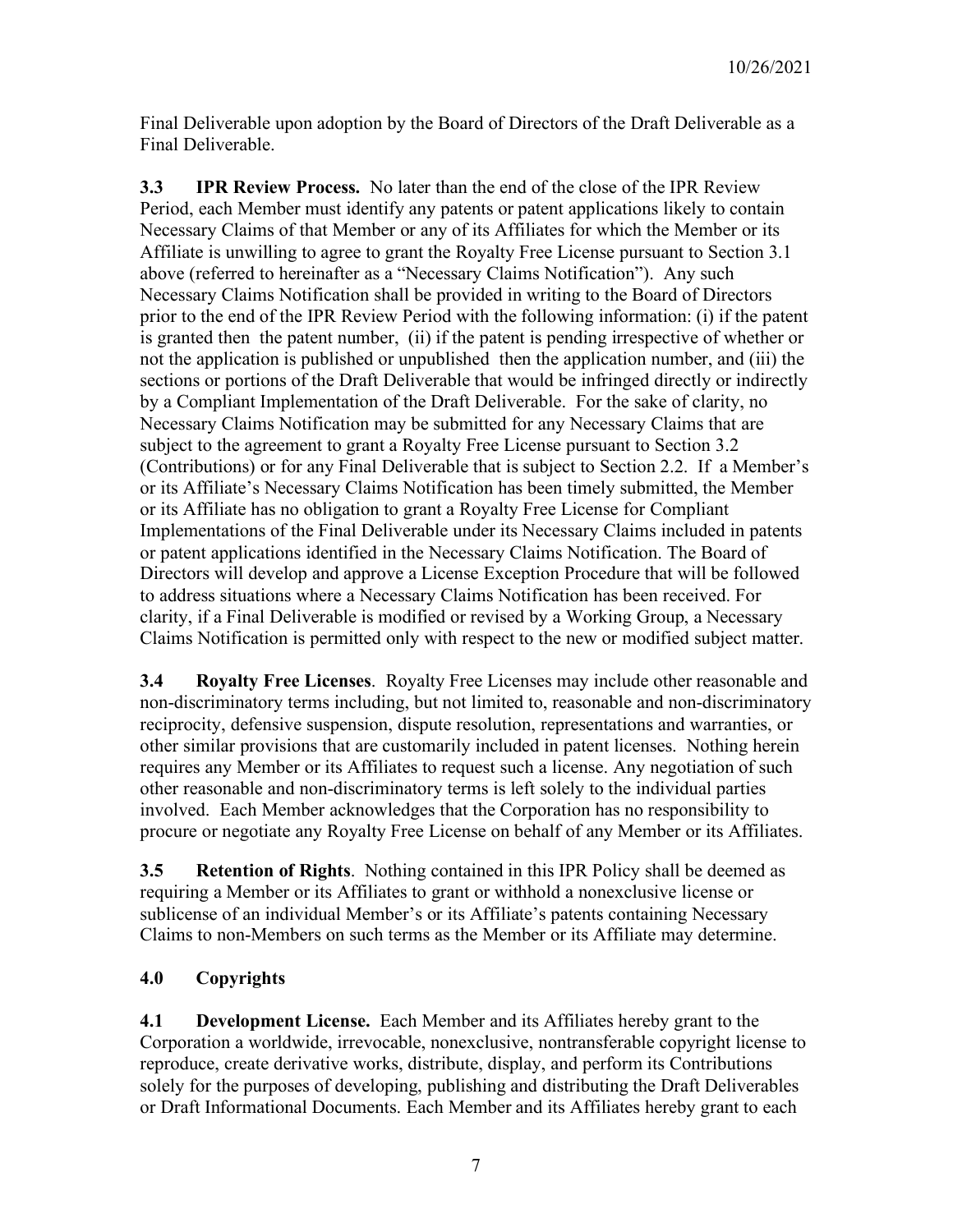other Member and their respective Affiliates, subject to Section 6.1 (Non-disclosure) a worldwide, irrevocable, nonexclusive, nontransferable copyright license to reproduce, create derivative works, distribute, display, and perform its Contributions solely for the purposes of developing the Draft Deliverables or Draft Informational Documents

## **4.2 Assignment of Joint Ownership for Final Deliverables and Final**

**Informational Documents.** Effective upon adoption by the Board of Directors of a Final Deliverable or Final Informational Document, each Member and their respective Affiliates hereby assign to the Corporation a non-exclusive, undivided, and equal ownership in the copyrights in the respective Final Deliverable or Final Informational Document with respect to any Contribution made by such Member or Affiliates that is included in the Final Deliverable or Final Informational Materials. As a result of the above assignment and license, the Corporation and the assigning Members or Affiliates shall each have the right to independently exercise any and all rights of copyright ownership, and sublicense such rights, in the applicable Contribution without permission of the other party and without any duty to account to the other party.

**4.3 Ownership of Contributions made by non-Founders prior to the formation of the Corporation.** Each Founder hereby assigns its copyright interests, to the extent jointly owned with any non-Founder pursuant to the IIAS Feedback Agreement which is attached hereto as Attachment A, to the Corporation.

**4.4. Ownership of Final Deliverables and Final Informational Documents.** The Corporation may exercise any and all rights of copyright ownership and sublicense such rights in the Final Deliverables and Final Informational Documents as if such rights were solely owned by the Corporation, without permission of the assigning Member or Affiliate and without any duty to account. Upon adoption of a Final Deliverable or a Final Informational Document, the Board of Directors shall publish the Final Deliverable or Final Informational Document to the Members with an appropriate copyright license as determined by the Board of Directors.

**4.5 Copyright Enforcement**. Each Member and its Affiliates hereby agree that the Corporation has a unilateral independent right to bring a copyright infringement action ("Action") against any party that is infringing the copyright in the Final Deliverables or Final Informational Documents. In the event that a Member or its Affiliates is required to join such Action as an indispensable party, such Member or Affiliate further agrees that it will join as a party to the Action and that the Corporation shall solely bear the costs associated with the Action and make all decisions with respect to the conduct of the Action, including but not limited to, decisions regarding settlement. The foregoing shall not limit a Member's or its Affiliate's right to enforce its copyright interests in its Contributions subject to the licenses and assignments such Member or Affiliate has undertaken pursuant to this IPR Policy.

## **5.0 Trademarks, Certification Marks and Logos.**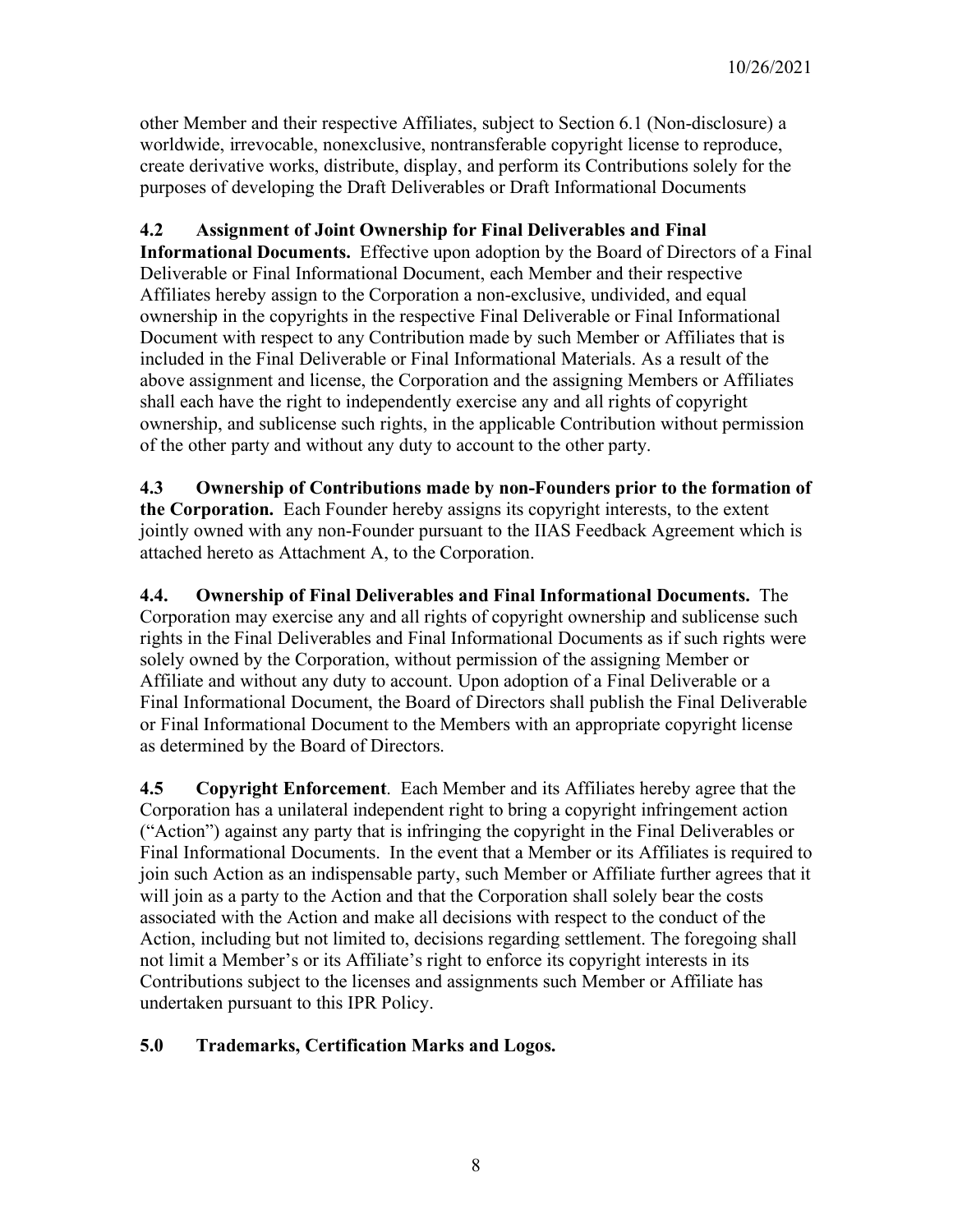**5.1 Adoption of Marks.** In the event that the Corporation proposes to adopt any name, logo, trademark, certification mark or trade name (collectively, "Marks"), except for the initial Corporation name and trademark based on such name, for use with any of the Deliverables, or with products, processes or services that implement and conform to the requirements of the Final Deliverables, the Corporation shall provide Notice to the Members at least forty five (45) days in advance in writing of the proposal and pursuant to Section 10. The Corporation shall take such steps as the Board of Directors deems necessary and proper to protect its rights under such Marks adopted for use by the Corporation. In furtherance thereof, the Board of Directors shall establish and disseminate reasonable conditions and procedures for the licensing and use of such Marks, demonstrably free of any unfair discrimination among the Members.

**5.2 Challenges to Proposals for new Marks.** Each Member agrees that unless it provides written Notice to the Board of Directors of that Member's challenge to the proposed Mark prior to its adoption by the Board of Directors, then the Member and its Affiliates shall not bring a claim against the Corporation or any Member or their Affiliates for their use of such Marks.

**5.3 Member's Adoption and Use.** Each Member and its Affiliates agrees not to use or adopt any marks for any product, service, or published materials that is likely to cause confusion as determined under applicable U.S. trademark laws with any of the Marks adopted by the Corporation, unless agreed to in advance by the Board of Directors.

**5.4 Obligations Upon Joining.** If a Mark, including the initial Corporate name and any trademark based on such name, has been adopted prior to the Member's Effective Date, the Member and its Affiliates are bound by this Section 5.0 and has no opportunity to challenge such previously adopted Marks.

**5.5 Initial Corporate Name.** In the event that the Corporation proposes to adopt an initial Corporation name or trademark based on such name for use with any of the Deliverables, the Corporation shall provide Notice to the Members at least fifteen (15) days in advance in writing of the proposal. Each Member agrees that unless it provides written Notice to the Board of Directors of that Member's challenge to the proposed initial Corporation name or trademark based on the such name prior to its adoption by the Board of Directors, then the Member and its Affiliates shall not bring a claim against the Corporation or any Member or their Affiliates for their use of such initial Corporation name or trademark based upon such name.

## **6.0 Confidential Information and Non-Disclosure Agreements**

**6.1 Non-Disclosure of Draft Deliverables, Draft Informational Documents and Final Deliverables**. Each Member hereby agrees not to disclose the Draft Deliverables, Draft Informational Documents, or Final Deliverables to any non-Members irrespective of whether or not the Draft Deliverables, Draft Informational Documents, or Final Deliverables contain Confidential Information except to the extent already disclosed to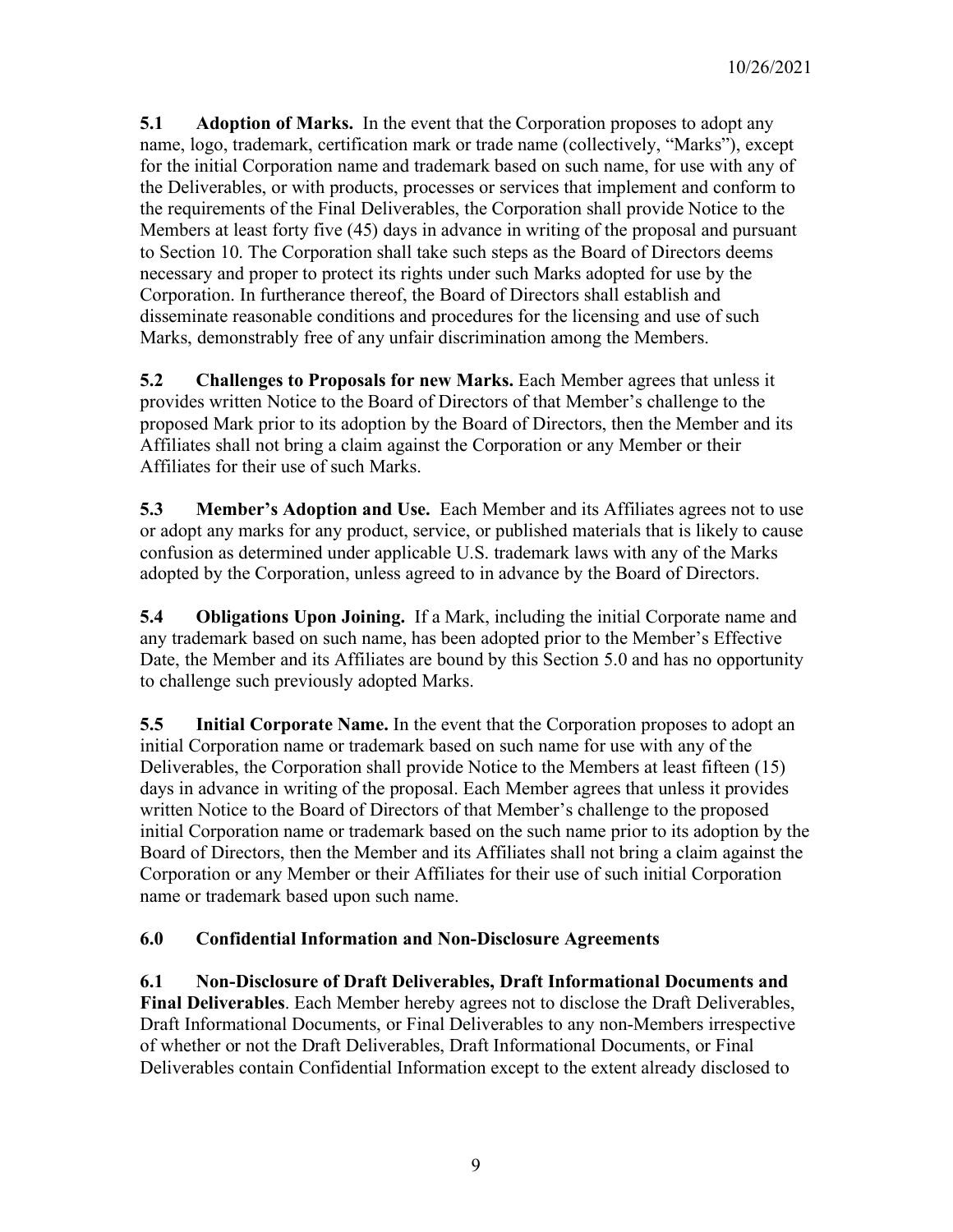non-Members by the Board of Directors. For clarity, this obligation commences upon the Member's Effective Date and survives according to the provisions set forth in Section 8.

**6.2 Non-Disclosure of Confidential Information**. A Member and its Affiliates shall only use Confidential Information in furtherance of the Purposes of the Corporation. With respect to Confidential Information, the receiving party agrees, for a period of two (2) years from the initial date of disclosure, to use the same care and discretion to avoid disclosure, publication, and dissemination outside the receiving party and its Affiliates, contractors and consultants as the receiving party employs with its own Confidential Information, but no less than reasonable care. Any disclosure by a receiving party to its Affiliates, contractors and consultants should be subject to an obligation of confidentiality at least as restrictive as those contained in this Section 6. The foregoing obligation shall not apply to any information which is: (1) already known by the receiving party prior to disclosure; (2) publicly available through no fault of the receiving party; (3) rightfully received without a duty of confidentiality; (4) disclosed by the disclosing party to a third party without a duty of confidentiality on such third party; (5) independently developed by the receiving party; (6) disclosed pursuant to an order of a court or other authorized governmental body, or as required by law, provided that the receiving party provides reasonable prior written notice to the disclosing party, and cooperates with the disclosing party, so that the disclosing party has the opportunity to oppose any such order; or (7) disclosed by the receiving party with the disclosing party's prior written approval.

**6.3 Residuals.** Notwithstanding anything to the contrary herein, any Member and its Affiliates shall be free to use the residuals of Confidential Information for any purpose including use in the development, manufacture, marketing and maintenance of its products and services, subject only to the obligations herein with respect to disclosure of such Confidential Information. The term "residuals" means that Confidential Information in non-tangible form, which may be retained in the unaided memories of individuals who have not intentionally memorized such Confidential Information and have had rightful access to such Confidential Information under this IPR Policy. It is understood that receipt of Confidential Information hereunder shall not create any obligation in any way limiting or restricting the assignment or reassignment of any employees of a Member or its Affiliates within Member's or Affiliate's organization. However, this Section 6.3 shall not be deemed to grant to any party a license under another party's copyrights or patents.

### **7.0 Representations, Warranties, and Disclaimers**

**7.1 Member's Representations for Contributions**. Member and its Affiliates represent and warrant with respect to their Contributions that such Member or Affiliate has the right and authority to submit its Contributions subject to this IPR Policy. Member and its Affiliates further represent and warrant that, subject to the actual knowledge of the Member's or its Affiliate's participating representatives, (i) Member's or Affiliate's Contributions do not violate or incorporate the copyright or trade secret interests of another party, (ii) Member's or its Affiliate's Contributions contain no source code,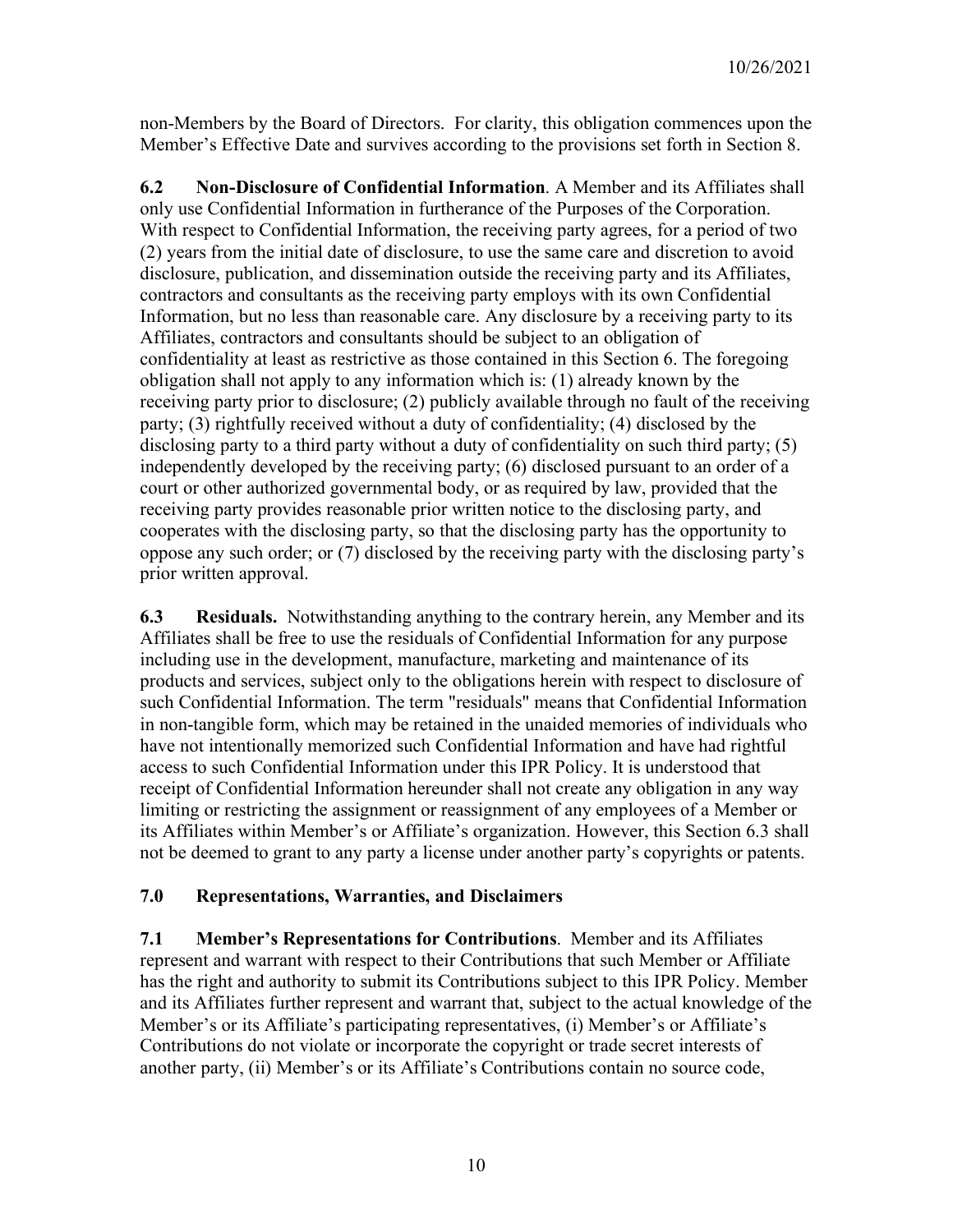(iii) neither providing nor using Member's or its Affiliate's Contributions to develop, distribute or publish a Deliverable pursuant to Section 4 are conditioned upon additional agreements, and (iv) no claim has been asserted against the Member or its Affiliate in writing that Member's or its Affiliate's Contribution would violate any intellectual property rights, including patent rights, of another party. Member and its Affiliates represent and warrant that they will not intentionally shield their participating representatives from access to any information that if known to such participating representatives would conflict with the representations and warranties under this Section 7.1.

**7.2 Final Deliverables and Final Information Documents**. The Corporation will include the following notice on all Final Deliverables and Final Informational Documents:

© Copyright [insert year] by IIAS Corporation. All rights reserved.

THIS DOCUMENT IS PROVIDED "AS IS," AND THE CORPORATION AND ITS MEMBERS AND THEIR AFFILIATES, MAKE NO REPRESENTATIONS OR WARRANTIES, EXPRESS OR IMPLIED, INCLUDING BUT NOT LIMITED TO, WARRANTIES OF MERCHANTABILITY, FITNESS FOR A PARTICULAR PURPOSE, NON-INFRINGEMENT, OR TITLE; THAT THE CONTENTS OF THIS DOCUMENT ARE SUITABLE FOR ANY PURPOSE INCLUDING BUT NOT LIMITED TO COMPLIANCE WITH ANY IRS REQUIREMENTS; OR THAT THE IMPLEMENTATION OF SUCH CONTENTS WILL NOT INFRINGE ANY PATENTS, COPYRIGHTS, TRADEMARKS OR OTHER RIGHTS.

IN NO EVENT WILL THE CORPORATION OR ITS MEMBERS OR THEIR AFFILIATES BE LIABLE FOR ANY DIRECT, INDIRECT, SPECIAL, INCIDENTAL, PUNITIVE OR CONSEQUENTIAL DAMAGES, ARISING OUT OF OR RELATING TO ANY USE OR DISTRIBUTION OF THIS DOCUMENT, WHETHER OR NOT (1) THE CORPORATION, MEMEBERS OR THEIR AFFILIATES HAVE BEEN ADVISED OF THE POSSIBILITY OF SUCH DAMAGES, OR (2) SUCH DAMAGES WERE REASONABLY FORESEEABLE, AND ARISING OUT OF OR RELATING TO ANY USE OR DISTRIBUTION OF THIS DOCUMENT.

THE FOREGOING DISCLAIMER AND LIMITATION ON LIABILITY DO NOT APPLY TO, INVALIDATE, OR LIMIT REPRESENTATIONS AND WARRANTIES MADE BY THE MEMBERS AND THEIR RESPECTIVE AFFILIATES TO THE CORPORATION AND OTHER MEMBERS IN CERTAIN WRITTEN POLICIES OF THE CORPORATION.

Member and its Affiliates agree to include the above notice on all Draft Deliverables and Draft Informational Documents and further agree to retain such notice in any Deliverable that the Member reproduces.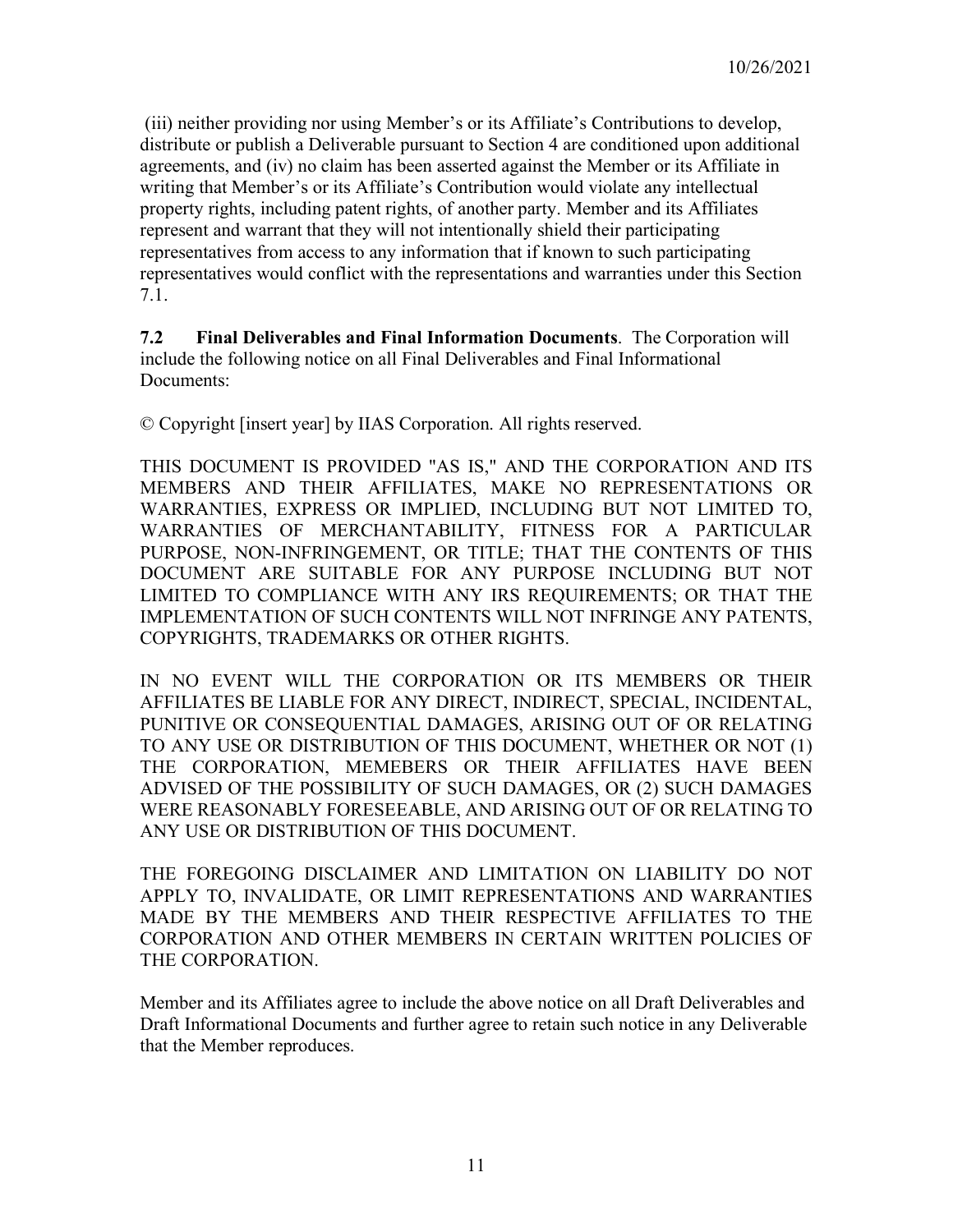**7.3 Transfer of Necessary Claims**. Member represents and warrants that any transfer by Member or any of its Affiliates of Necessary Claims will be subject to the licensing obligations under Section 3 of this Agreement. Member further represents and warrants that (i) neither Member nor any of its Affiliates has transferred or licensed any Necessary Claims for the purpose of avoiding its obligations under this Agreement and (ii) Member and its Affiliates will not transfer or license any Necessary Claims for such purpose.

## **8.0 Termination and Survival.**

**8.1 Patents**. Notwithstanding a Member's withdrawal from the Corporation, or its termination or expiration of its membership in the Corporation, and (except as provided herein) unless a Member has timely submitted a Necessary Claims Notification as contemplated by Section 3.3, a Member's and its Affiliates' agreement to grant Royalty Free Licenses as provided in Section 3 shall remain in full force and effect for: (i) any Necessary Claim with respect to a Contribution made by such Member that is incorporated, in whole or in part, in a Final Deliverable, and (ii) any Necessary Claim with respect to a Final Deliverable that has been finally adopted by the Board of Directors prior to the effective date of the Member's withdrawal or that Member's termination or expiration of its membership ("Committed Deliverable"). Notwithstanding the generality of the foregoing, the obligations set forth in sub-section (ii) above will additionally survive to the extent such Necessary Claims are necessary for new versions of the Committed Deliverable and updates thereof. Except as set forth in this Section 8.1, a withdrawn, terminated, or former Member shall not be subject to any additional obligation to license its Necessary Claims or Necessary Claims of its Affiliates. Any requirements to grant additional licenses to Member or its Affiliates under this IPR Policy are terminated immediately upon termination or withdrawal of such Member, or the expiration of such Member's membership. Unless expressly permitted, any license commitment granted to a Member or its Affiliates pursuant to Section 3 automatically terminates when the Member ceases to be a Member.

**8.2 Copyrights.** All obligations pursuant to Section 4 shall survive a Member's withdrawal from the Corporation, termination, or expiration of its membership in the Corporation. The Corporation has no obligation to offer any copyright license in any Deliverable, pursuant to either Section 4.1 or 4.4, to any former Member of the Corporation. Unless expressly permitted, any licenses granted to a Member or its Affiliates pursuant to Section 4.4 automatically terminate when the Member ceases to be a Member.

**8.3 Marks and Confidential Information**. All obligations pursuant to Sections 5 and 6 (for the time period set forth in Section 6) shall survive a Member's withdrawal from the Corporation, termination, or expiration of its membership in the Corporation.

**8.4 Continued Duty to Provide Disclaimers.** After withdrawal, termination or expiration as a Member, for any reason, a former Member has a continuing duty under Section 7.2 to the extent that the former Member is licensed to reproduce any Deliverable.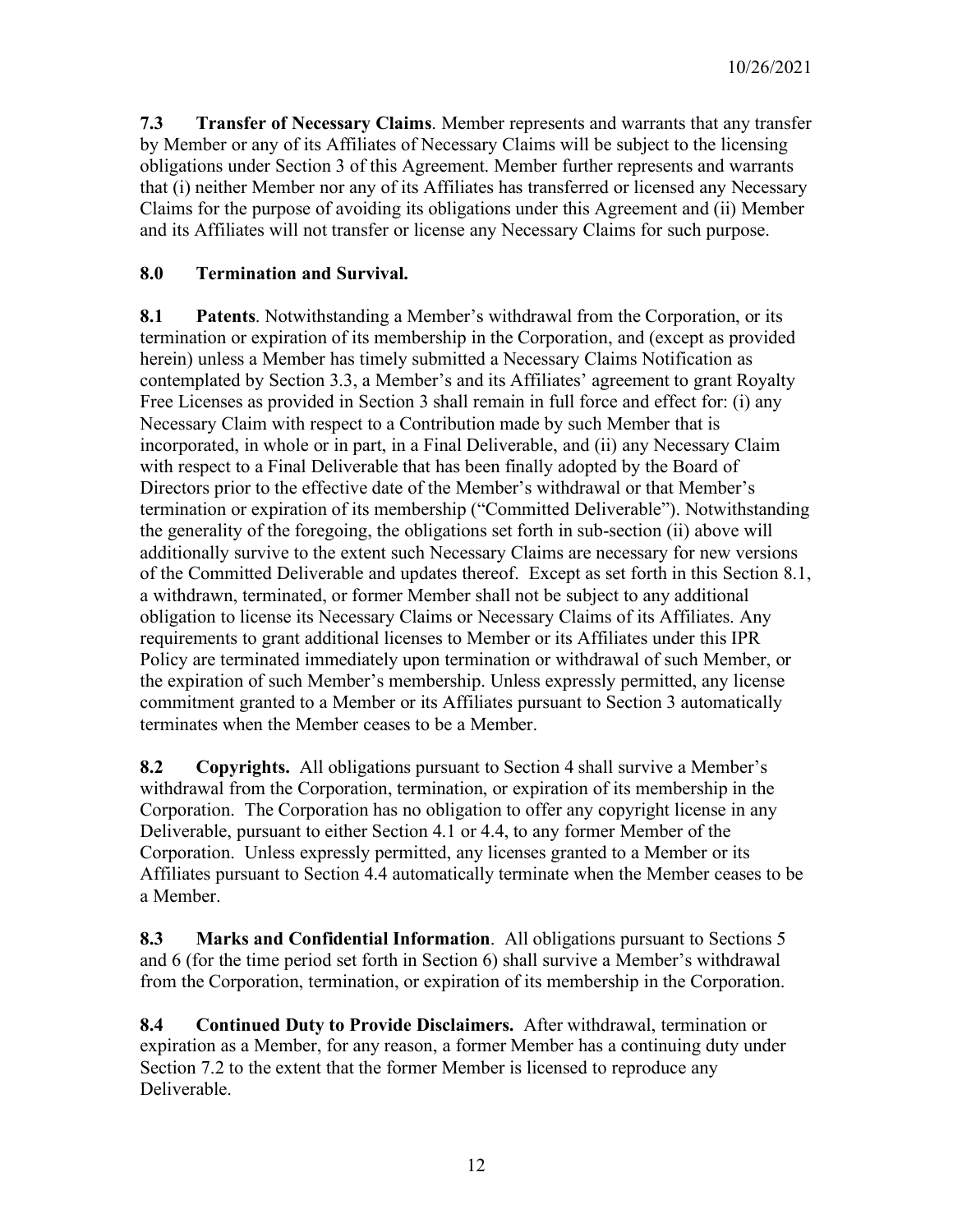**8.5 Affiliates**. For the purposes of this Section 8, an Affiliate of a Member that ceases to be an Affiliate of such Member will be considered a withdrawn Member under this Section 8 at the time such Affiliate ceases to be an Affiliate of such Member.

**8.6 License Revocation**. Unless the Board of Directors approves winding down procedures as set forth in the Bylaws to enable the licensing obligations and commitments of Section 3 and 4 to continue, any such license obligations and commitments shall be immediately and automatically terminated, without any action by a granting Member, if the Corporation voluntarily dissolves. For clarity, a voluntary dissolution does not include a Chapter 11 reorganization.

**9.0 No Other Licenses.** The Members agree that no license, immunity or other right is granted by the Corporation, any Member or its Affiliates to any other Member or its Affiliates, either directly or by implication, estoppel, or otherwise, other than the agreements to grant licenses expressly set forth in this IPR Policy.

**10.0 Notices.** Any Notices given under this IPR Policy will be delivered in accordance with the Bylaws.

**11.0 Amendments**. Any amendment to this IPR Policy shall be governed by Section 5.18 of the Bylaws. . Any such amendments shall only be applied prospectively and become effective sixty (60) days following the vote approving such proposed amendments pursuant to Section 5.18 of the Bylaws.

**12.0 Limitation on the Scope of Disclosed Information.** Member and its Affiliates acknowledge that they will endeavor not to disclose or exchange information as part of the Corporation's activities among or with other Members or their respective Affiliates unless such disclosure is necessary in order to achieve the lawful Purposes of the Corporation as set forth in the Bylaws.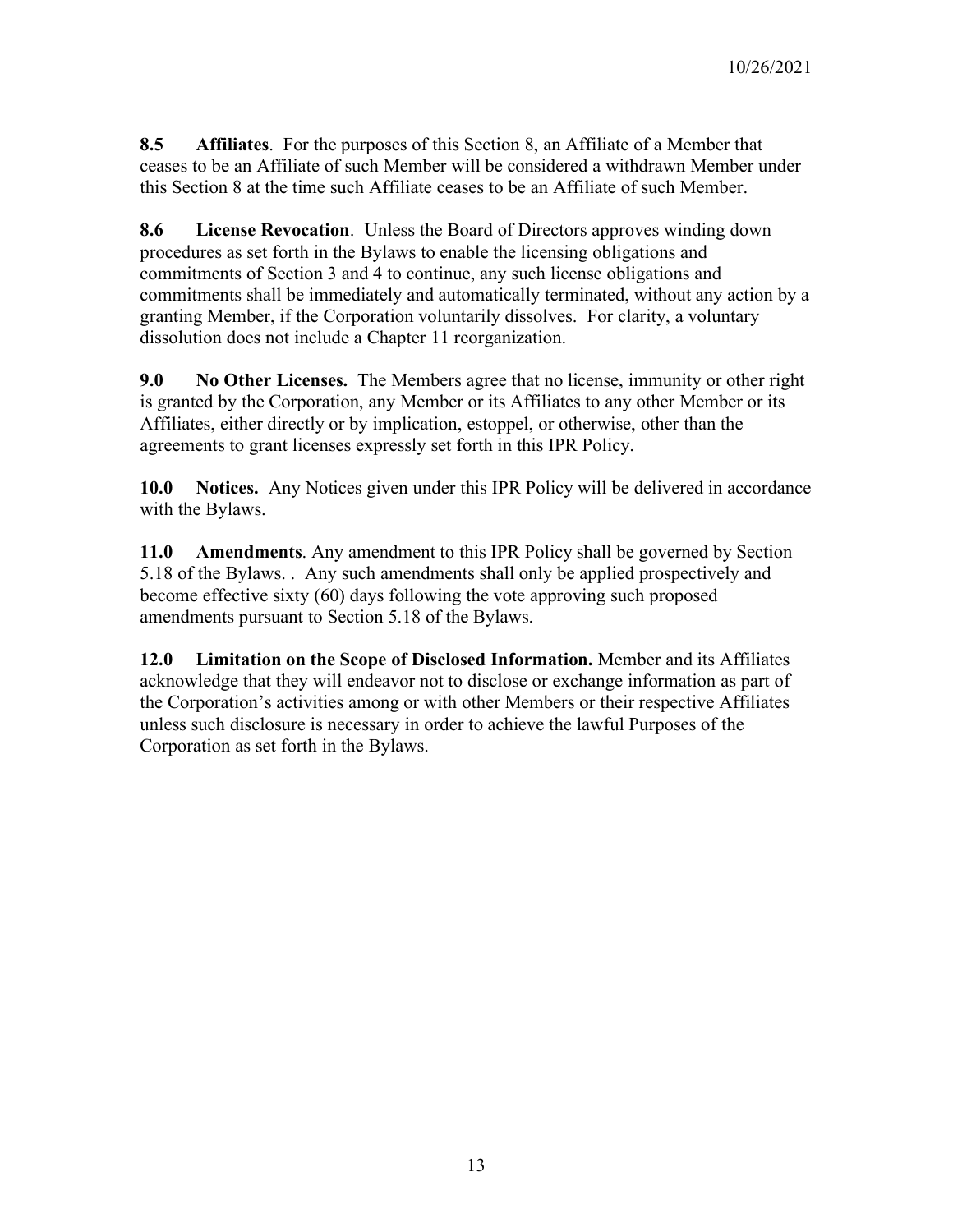### ATTACHMENT A

#### IIAS Founders Group Feedback Agreement

Representatives of the following organizations:  $\leq$ names of Founders inserted as of the date the Contributor signed below>> ("The Founders") are in the process of forming a nonprofit association to develop industry-wide healthcare inventory information approval system (IIAS) transaction standards (the "IIAS Company"). The Founders have jointly developed a number of documents and may revise these documents and/or develop new documents (collectively the "Documents") that will be owned and maintained by the IIAS Company when it is formed. The Founders may invite you to participate in meetings to discuss the Documents ("Founders Meetings") or provide you with one or more Documents for you to review or evaluate.

The Founders would like to receive input, suggestions, comments and other feedback on the Documents ("Comments") from you, or if you are employed by or represent a particular company or organization, you and the company or organization by whom you are employed and/or representing, (collectively referred to as "Contributor"). Contributor is not required to provide any Comments on the Documents, but any Comments that Contributor does provide may be incorporated into the Documents. Such Comments will not be treated as confidential information and may be distributed to other third parties in any form for the purpose of developing any of the Documents. No Comments will be considered for inclusion in the Documents unless they are provided in writing and prominently labeled "Subject to the IIAS Founders Group Feedback Agreement." Notwithstanding the foregoing, any oral Comments received from Contributor during a Founders Meeting, may be considered for inclusion in the Documents if the oral Comments are not withdrawn by the Contributor within thirty (30) days from the date of the Founders Meeting in which the oral Comments were provided. If oral Comments are provided at any time other than during a Founders Meeting, they may only be considered for inclusion in a Document if memorialized in writing within thirty (30) days from the date that the oral Comments were provided to any of the Founders and verified in writing by the Contributor that such Comments are to be considered "Subject to the IIAS Founders Group Feedback Agreement."

By signing below, Contributor agrees that the Founders and the IIAS Company when it is formed are free to incorporate the Comments, in whole or in part, without condition or limitation in any of the Documents, and to permit the Founders and third parties to copy and distribute the comments as incorporated into the Documents for the purposes of developing Documents and/or implementing products or services as described in the Documents. Contributor also agrees that it will not assert, or permit any future owner to assert, any claim under any intellectual property rights including, but not limited to, patent rights, infringed by the inclusion or incorporation of any portion or all of the Comments in any Document or the implementation of any Document and/or implementing products or services as described in the Documents, unless the intellectual property claim sought to be asserted is affirmatively and expressly permitted by the intellectual property policy to be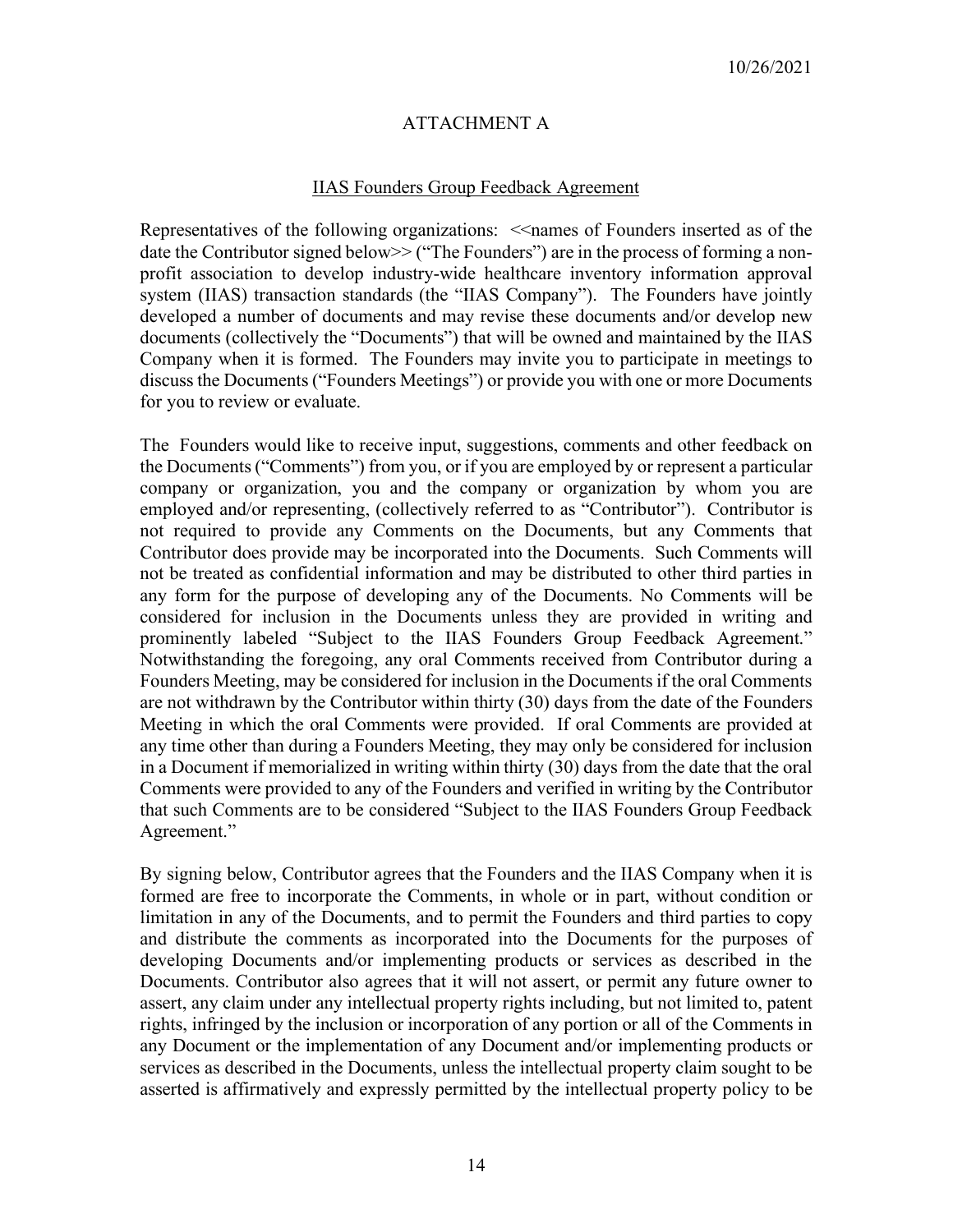adopted in the future by the Founders or their successor, the IIAS Company, which policy is intended to embody royalty free intellectual property license commitments to implement the processes and/or features described by the Documents. Any and all Comments made by Contributor will be deemed non-confidential regardless of the labeling.

The Contributor hereby assigns a joint copyright interest in its copyrights with respect to any of its Comments, or portions thereof, incorporated into any of the Documents to the Founders as representatives of the parties forming the IIAS Company. Neither the Founders nor Contributor will have any duty to seek permission to use or to account for the copyright in any Comments jointly owned. Except as expressly stated herein, the Contributor reserves to itself all other intellectual property rights and makes no assignment, license or other transfer of any other intellectual property rights.

Contributor warrants that Contributor has the right and authority to submit Comments subject to this Agreement on behalf of the company and/or organization by whom Contributor is employed and/or represents, or, if no company or organization is identified below, Contributor warrants that Contributor is neither employed by nor represents any company or organization. Contributor further warrants that, to the best of Contributor's knowledge, (i) providing these Comments subject to the terms of this Agreement do not violate the copyright or trade secret interests of another, (ii) Contributor's Comments contain no source code, (iii) neither providing nor using the Comments are conditioned upon additional agreements, and (iv) no claim has been asserted against the Contributor that implementation or practice of any portion or all of the Comments would violate any intellectual property rights, including patent rights. . Contributor also acknowledges that (i) the Founders are not required to incorporate Contributor's Comments into any of the Documents, and (ii) the Founders as representatives of the IIAS Company to be formed, own the copyright in any of the Documents incorporating all or part of the Comments.

By signing below, Contributor further agrees not to disclose any Document it receives pursuant to this Agreement nor any other information disclosed to Contributor in connection with a Founders Meeting, unless the information was previously known to Contributor, is or becomes publicly known through no wrongful act of Contributor, is approved for release by the discloser, is rightfully received by the Contributor from a thirdparty without a breach of this Agreement, is approved for release by written authorization, or is furnished to a third party by the discloser without a similar confidentiality restriction.

This Agreement is expressly retroactive and applies to any Comments as defined above provided by the Contributor to any Founder even if provided prior to the effective date of this Agreement.